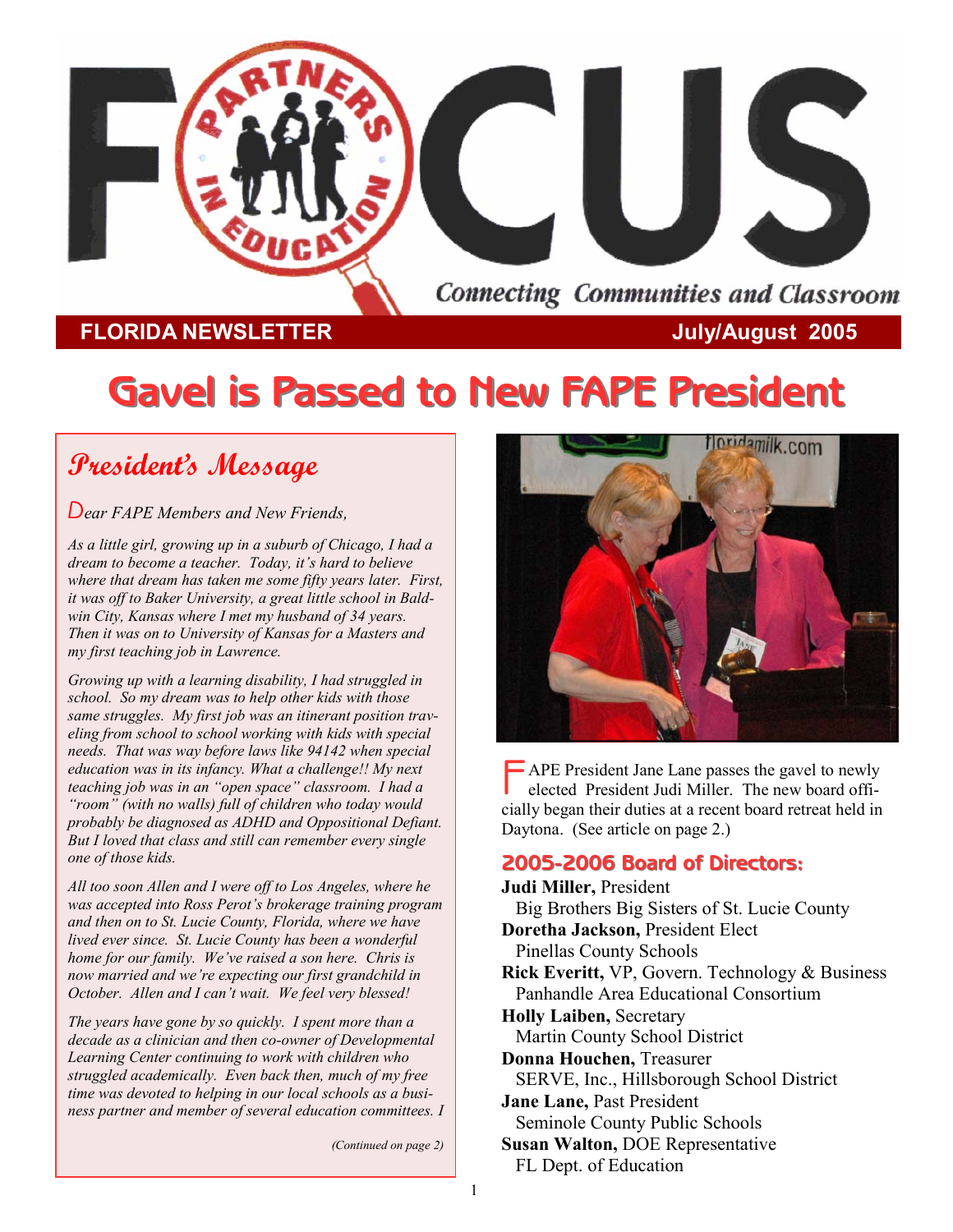## **FAPE Board Establishes Annual Goals at Daytona Retreat**

By Holly Laiben

A t their annual retreat in June, FAPE board members reviewed suggestions submitted by you, the members, in our recent survey. Input and comments submitted by conference attendees on their evaluations were also informative and useful in setting the goals. Using that information as a springboard, your Board recently identified the key goals and objectives for the 2005-2006 Annual Plan.

As we now turn to accomplishing these goals, we need your energy, advice and advocacy. We are looking for several hard-working people, dedicated to promoting FAPE's vision, mission, and purpose. Please choose to serve on one of the following committees:

**Increase Professional Development**  Provide on-line training Expand partnerships Offer CEU credit for conference workshops

**Increase FAPE Membership** 

 Develop a plan for a membership drive Develop welcome packet Increase membership services, etc.

**Legislative Advocacy** 

 Appoint a professional lobbyist Develop legislative strategies Expand resources and partnerships

Any amount of time you can give is welcome and greatly appreciated. For further information or to sign up for a committee, contact Pam Lastowski, Executive Director, pamlastowski@comcast.net.

#### **Thank You Conference Sponsors! Diamond:** Florida Lottery Beef O'Brady's Florida Mentoring Partnership Securint/LexisNexis Dairy Council of Florida  **Platinum:** Publix Super Markets Washington Mutual  **Gold:** Scott Foresman Progress Energy Florida Educational Technology Conference, Inc.  **Silver:** Florida Power & Light

 Notification Technology Florida School Board Association Florida Association of District **Superintendents**  NOVA Southeastern University Wal-Mart

#### *(Continued from page 1)*

*can even remember going to a Business Partners in Education Conference all those years ago. Little did I know that I would become State Chair of FAPE.* 

*Advocacy for children's issues led me to run for a seat on the School Board in 1986—an elected office I still hold today. The School Board has been a vital part of so much change over that time: from court order to Unitary Status, bond issue to renovations, academic struggles to academic reforms and our newest challenge huge growth! Port St. Lucie was just declared the fastest growing city in the nation last week.* 

*In 1991, I was offered an Executive Director's position with Big Brothers Big Sisters of St. Lucie. Again, it was a chance to help children grow and thrive-- this time through mentoring. Almost 15 years and thousands of kids later, I still love my work. Ironically, it was involvement with Big Brothers Big Sisters in the Governor's Mentoring Initiative, as State Association Chair, that led me back to FAPE a few years ago.* 

*Since that time, I've had the chance to meet so many wonderful people through Florida Association of Partners in Education! Your Board's dedication and your commitment to our mission, make us an unbeatable team. Jane Lane, last year's Chair, led FAPE to great heights. As you read this newsletter, you will see that we have exciting new goals and high expectations again this year. Team spirit and effort give us power to accomplish those goals. So please, come join our team. There are so many ways to help!! (Call me at (772) 528-4545 to talk about the opportunities.) Let's all continue to dream big dreams and work together to make those dreams come true.* 

**iller**<br>•••••••••••••• *Sincerely,*  Judi Miller



Winners of the "Best Dressed Male and Female Cowboy" competition held at SUNSPRA's Sunshine Medallion Awards at Dixie Stampede were James Hunter, Broward County, and Debra Tharpe, Palm Beach County.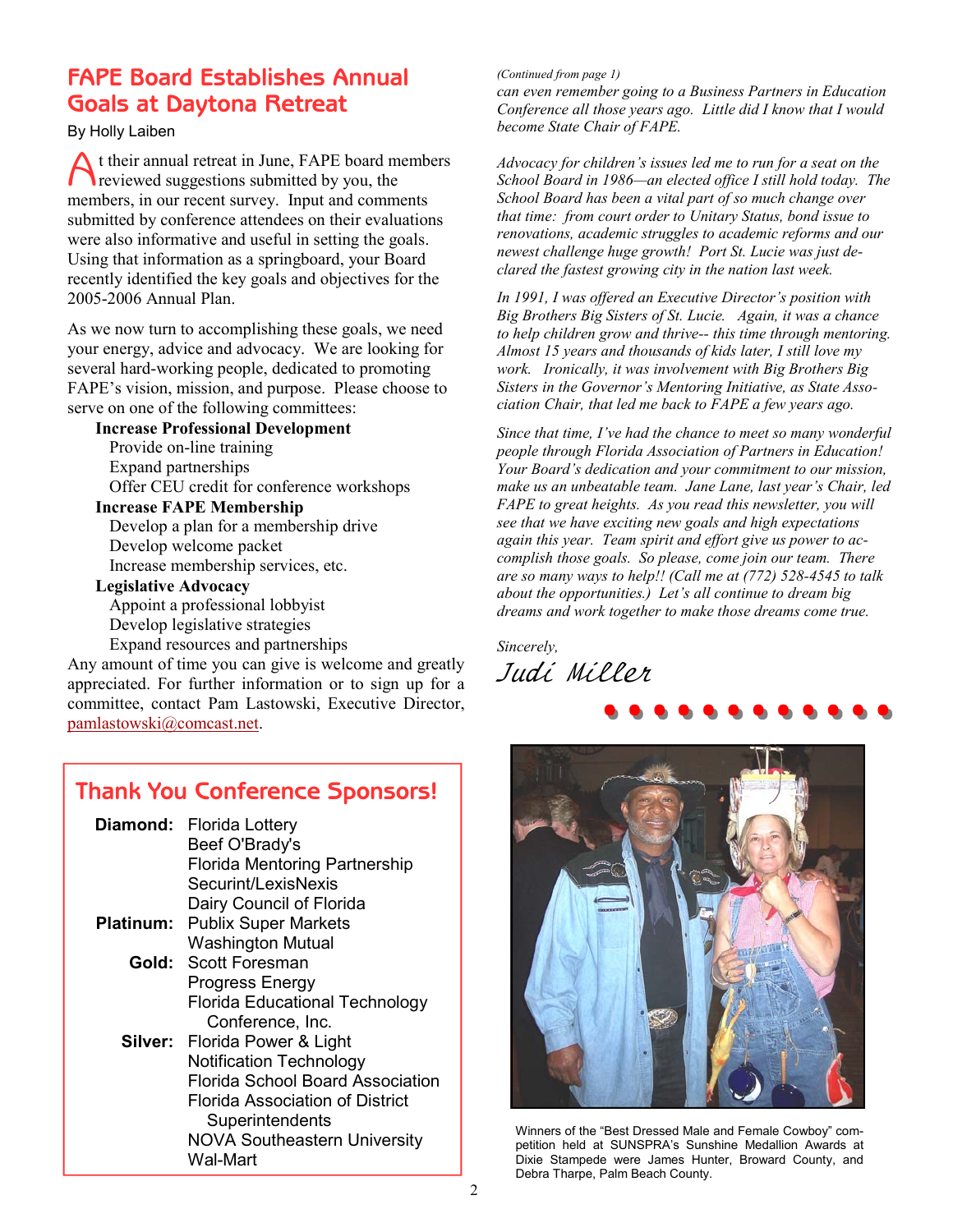# **Commissioner's Business Recognition Award 2005 DISTRICT WINNERS 2005 DISTRICT WINNERS**

| <b>District</b><br><b>Alachua</b> | <b>Company</b>                              | <b>District</b>   | <b>Company</b>                                                |
|-----------------------------------|---------------------------------------------|-------------------|---------------------------------------------------------------|
|                                   | Coca Cola Enterprises<br>o2b Kids!          | <b>Marion</b>     | Ocala Star Banner                                             |
| <b>Baker</b>                      | Wal-Mart Distribution Center 6099           | <b>Martin</b>     | <b>System Components Corp</b>                                 |
| <b>Bay</b>                        | Lansing Smith Generating Plant              |                   | <b>Creech Engineering</b><br><b>Quality Business Concepts</b> |
|                                   | Callaway Wal*Mart Super Center              | <b>Miami-Dade</b> | The Miami HEAT                                                |
| <b>Bradford</b>                   | Kiwanis Club of Starke                      |                   |                                                               |
| <b>Brevard</b>                    | The Viera Company                           |                   | Dr. Bruce Heiken Memorial Fund, Inc.<br><b>Wachovia Bank</b>  |
|                                   |                                             |                   |                                                               |
|                                   | <b>Bartman Enterprises</b>                  | <b>Monroe</b>     | <b>Gonzalez Landscaping</b>                                   |
| <b>Broward</b>                    | Cynthia Gayle's School of Dance             | <b>Nassau</b>     | <b>First Coast Community Bank</b>                             |
|                                   | <b>North Broward Hospital District</b>      |                   | Shoney's Restaurant                                           |
|                                   | <b>Nova Southeastern University</b>         | <b>Okaloosa</b>   | <b>First City Bank</b>                                        |
| <b>Charlotte</b>                  | <b>Florida Power &amp; Light</b>            |                   | <b>Mattie Kelly Arts Foundation</b>                           |
| <b>Citrus</b>                     | Homosassa Wildlife State Park               | <b>Okeechobee</b> | Walpole, Inc.                                                 |
|                                   | <b>WYKE-TV</b>                              | Orange            | Baker and Hostetler, LLP                                      |
| <b>Collier</b>                    | <b>Wynn's Market</b>                        |                   | <b>Hewitt Associates</b>                                      |
|                                   | <b>Comcast Cable</b>                        |                   | Universal Orlando Foundation                                  |
| Columbia                          | <b>Scrap to Music</b>                       | <b>Osceola</b>    | Central Florida Hotel & Lodging Assoc.                        |
| <b>Dixie</b>                      | <b>Cross City Correctional Institution</b>  |                   | Avatar                                                        |
| <b>Duval</b>                      | Wachovia Bank, N. A.                        | <b>Palm Beach</b> | Columbia Hospital                                             |
|                                   | Landstar                                    |                   | Oxbow Corp                                                    |
|                                   | Crowley                                     |                   | <b>Washington Mutual</b>                                      |
| <b>Escambia</b>                   | BellSouth Telecommunications, Inc.          | Pasco             | Saint Leo University                                          |
|                                   | <b>St. Luke United Methodist Church</b>     |                   | Wachovia Bank                                                 |
| <b>Flagler</b>                    | Flagler Palm Coast Kiwanis Club Found.      | <b>Pinellas</b>   | St Petersburg Kennel Club                                     |
| Gadsden                           | <b>All American Sports</b>                  |                   | <b>Walker's Rising Stars</b>                                  |
| <b>Hendry</b>                     | Nisbet Enterprises, Inc.                    |                   | Non-Profit Hospitals Venture                                  |
| Hernando                          | <b>Red Lobster of Spring Hill</b>           | <b>Polk</b>       | Polk County Builders Association                              |
|                                   | <b>Vulcan Materials Co.</b>                 |                   | Lakeland Regional Medical Center                              |
| <b>Highlands</b>                  | <b>Glades Electric Cooperative</b>          | Putnam            | Beck Chrysler/Dodge/Jeep                                      |
|                                   | <b>Highland County Emergency Operations</b> |                   | Golden Corral                                                 |
| Hillsborough                      | Capital One Services, Inc.                  | <b>St. Lucie</b>  | <b>Tri County Animal Hospital</b>                             |
|                                   | <b>Bright House Networks</b>                |                   | Fort Pierce Utilities Authority                               |
|                                   | Caspers Comp./McDonald's Restaurants        | <b>Santa Rosa</b> | <b>Gulf Breeze Ford</b>                                       |
| <b>Indian River</b>               | Greens +                                    |                   | <b>Buffalo Rock</b>                                           |
|                                   | Marsh Landings Restaurant                   | <b>Sarasota</b>   | WCI Communities, Inc.                                         |
| Jackson                           | Marianna Kiwanis Club                       |                   | Kitchner & Pierro Company, Inc.                               |
| Lake                              | Progress Energy                             | <b>Seminole</b>   | Altamonte Springs Rotary Club                                 |
| Lee                               | McBLT Ventures, Inc.                        |                   | Fiserv, Inc.                                                  |
|                                   | SunTrust Bank                               | <b>Sumter</b>     | Oxford Assembly of God                                        |
| Leon                              | Mainline Information Systems                | <b>Suwannee</b>   | Capital City Bank                                             |
|                                   | Florida Department of Law Enforcement       | <b>Union</b>      | Pritchett Trucking, Inc.                                      |
| Levy                              | <b>Parrish Construction Company</b>         | <b>Volusia</b>    | Allstate Insurance                                            |
| <b>Manatee</b>                    | Mangrove Grill Beach Bistro                 |                   | The Daytona Beach News-Journal                                |
|                                   |                                             | Wakulla           | <b>Envision Credit Union</b>                                  |

**……………………... ……………………...**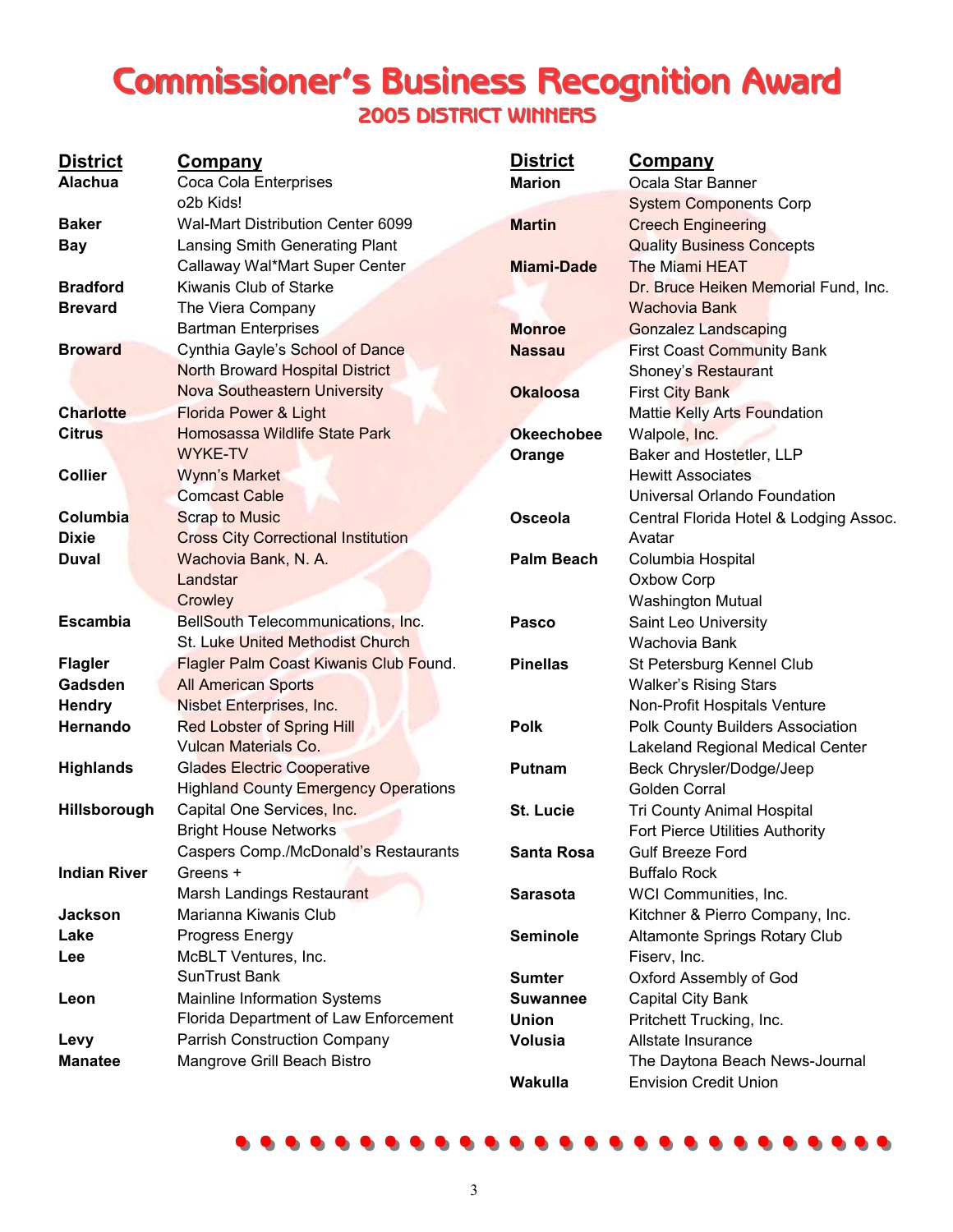# **NEWS from DOE ... NEWS from DOE ... Florida Outstanding School Volunteers Florida Outstanding School Volunteers**

he Florida Department of Education honored fifteen exemplary school volunteers at their annual Outstanding School Volunteer Awards luncheon on April 15 at the Rosen Plaza Hotel in Orlando. The Commissioner of Education was present to personally congratulate each volunteer. The event was sponsored by Dairy Farmers Inc./Dairy Council of Florida and Publix Super Markets. Last newsletter we highlighted the senior category winners. Here are the five recipients in the adult category. Next month—the youth category!

## **2005 Winners 2005 Winners—**

#### **RENEE BOOKOUT**

#### **Region I Winner from Santa Rosa County**

Outstanding volunteers wear many hats, but Renee Bookout also wears many titles. While wearing a pink, plastic pig head to teach Sunshine Math, she is affectionately nicknamed "Mrs. Pigout." Students benefiting from her cooking class fondly call her "Mrs. Cookout," and the Spanish students greet "Senorita Bookout" whenever she enters the classroom. Whatever name she's using, during the seven years she has volunteered at Oriole Beach Elementary she has succeeded in making a lasting impression on the students. Mrs. Bookout engaged first graders in science experiments, taught Spanish to three grade levels, and spearheaded a fifth grade project called *Leaving a Legacy*. This wife, mother of three, attorney, and television and radio talk show host sets aside her demanding schedule and devotes Fridays to the children at Oriole Beach. She is like that favorite aunt who breezes in for a visit and makes everything fun and exciting, leaving students longing for her return. To teachers, she is a partner in education, a helping hand, and a breath of fresh air on a busy day. To Oriole Beach Elementary, Renee Bookout is truly an invaluable gift.

#### **JUDY LUNDELL**

#### **Region II Winner from Alachua County**

Mrs. Judy Lundell has the extraordinary distinction of being nominated as Outstanding Volunteer of the Year by three Alachua County schools. Her service shines so brightly that we marvel at the level of generosity and commitment she gives to each of her three daughters' schools. During the past five years, Mrs. Lundell has volunteered over 3,000 hours quietly helping students get needed glasses, steering many committees, and preparing literary competitions. Her varied activities at Kanapaha Middle include service on the PTA Board and as an active member of the Kanapaha Band Boosters. At Buchholz High, Mrs. Lundell shouldered the enormous

responsibility of making sure the struggling PTSA thrived. She has filled temporary vacancies as chairperson for the Academic Enhancement and Program Committees and can often be seen in the front office greeting parents, students and visitors with her usual warmth and welcoming manner.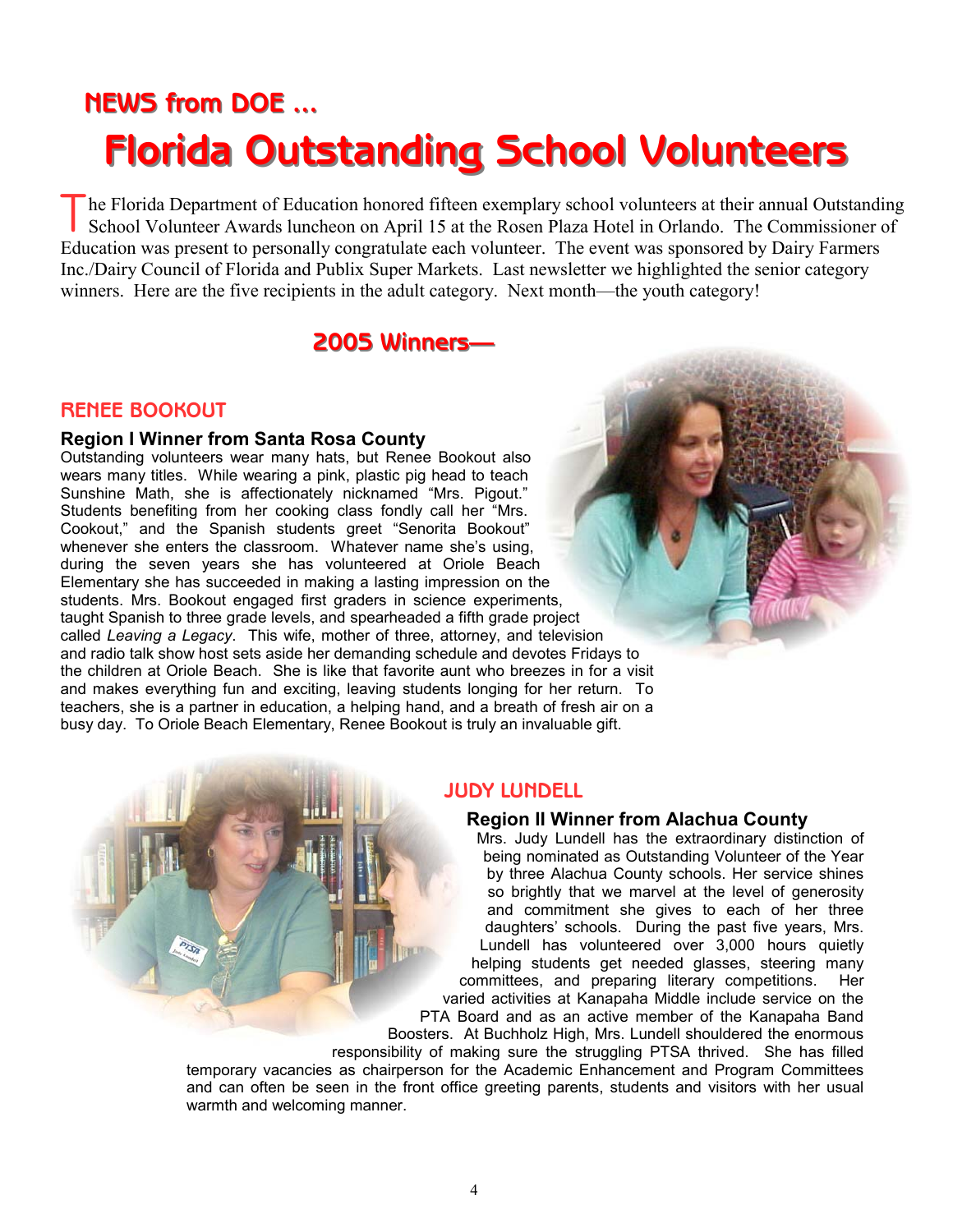### **Valeh Levy**

#### **Region III Winner from Volusia County**

Dr. Levy has shared her extensive knowledge of horticulture through beautification efforts at Coronado Beach Elementary in New Smyrna Beach, and through creative lessons born from these gardening efforts. This "Garden Rebel" has recruited other adult and student volunteers to put their hands in the ground. She initiated the school's first garden club and annually helps kindergarten with a vegetable garden. From all these efforts bloom numerous lessons, from birds and sea oats to ocean currents and the "Message in a Bottle." Always positive, always loving, if students or teachers have a need Dr. Levy will make every effort to see the need is met. Struggling readers can count on her assistance in the Reading Counts program, and teachers receive assistance in grant writing and field trip coordination. Though she seeks only the satisfaction of a job well done, everyone at Coronado Beach recognizes the remarkable impact of Dr. Levy's presence.





#### **DIANA MENEELY**

#### **Region IV Winner from Highlands County**

For some adults, just getting up and going to work is a struggle. Then there is Diana Meneely, who for the past four years, arrived at Park Elementary to volunteer for a few hours before going to her job, and returns often during her lunch hour. She has continued to help one student that has required extra assistance for several years. It doesn't matter what she is asked to do, Ms. Meneely is always willing to help, be it tutoring, photocopying, or escorting sick children to the office. Her dedication, flexibility and approximately 1,000 volunteer hours this year working with students and teachers is greatly appreciated by the entire school community. She is truly one of those beautiful people who uses her time and energy to make a difference in the lives of children.

#### **NORA LOPEZ**

#### **Region V Winner from Broward County**

As the number of Spanish-speaking families increased at Country Hills Elementary, students, parents and staff members began commenting about how nice it would be to have Spanish as a special class. Knowing that the budget would not support a Spanish teacher, in stepped Mrs. Nora Lopez. She spent many months writing the "Hola Espanol" program, consulting with teachers about the curriculum, planning the lessons, and even gathering interesting learning materials from her native Mexico. Once the program was ready, Mrs. Lopez began inspiring other interested volunteers. Soon there were forty trained Spanish tutors presenting the curriculum throughout the school. Country Hills Elementary recognizes and

cherishes all cultures represented at the school. "Hola Espanol" has not only brought one of these cultures to the forefront, but it has also brought a celebration of all the other languages and cultures represented at this school. The program was honored as a recipient of the state's prestigious Little Red Schoolhouse Award.